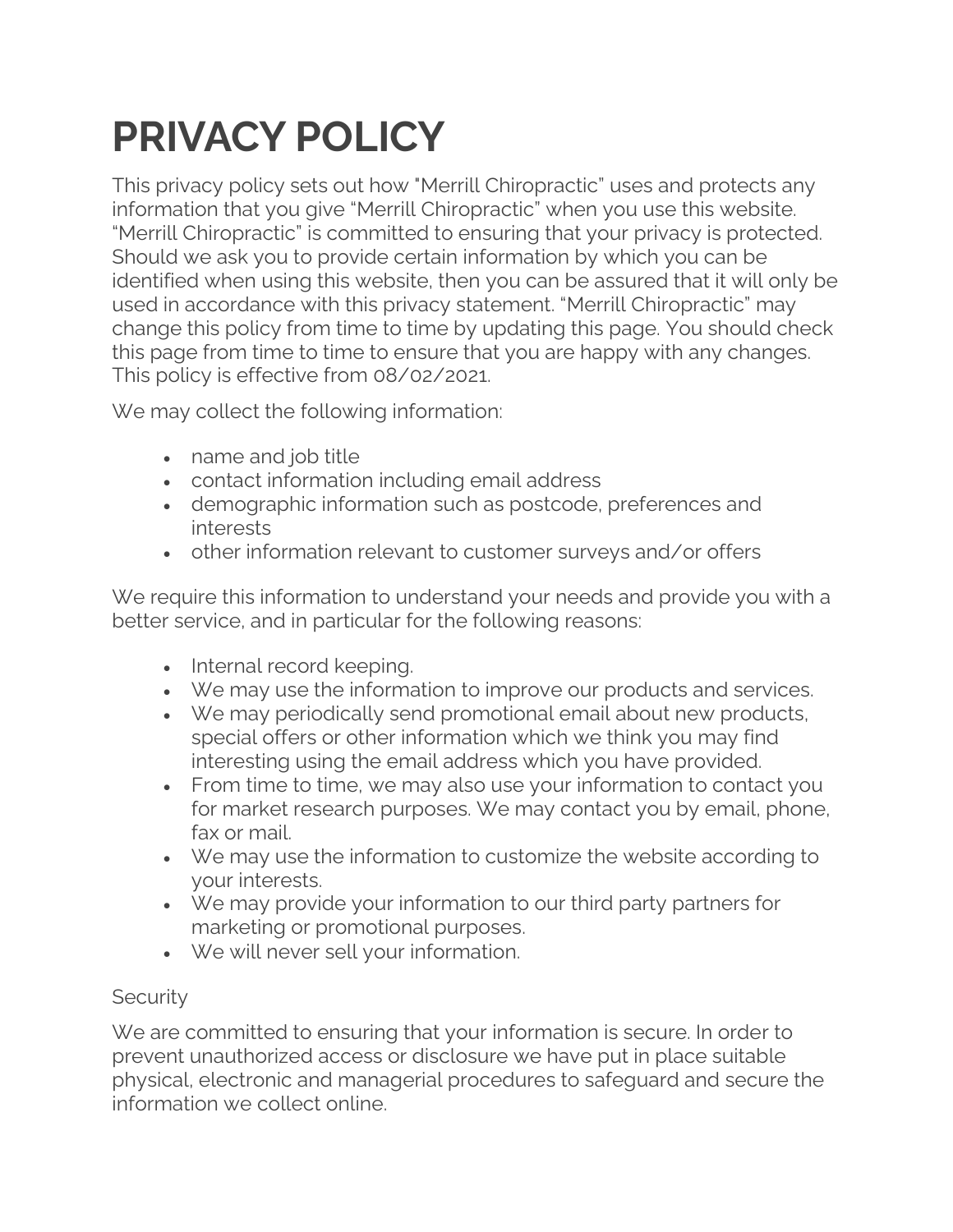How we use cookies

A cookie is a small file which asks permission to be placed on your computer's hard drive. Once you agree, the file is added and the cookie helps analyze web traffic or lets you know when you visit a particular site. Cookies allow web applications to respond to you as an individual. The web application can tailor its operations to your needs, likes and dislikes by gathering and remembering information about your preferences.

We use traffic log cookies to identify which pages are being used. This helps us analyze data about web page traffic and improve our website in order to tailor it to customer needs. We only use this information for statistical analysis purposes and then the data is removed from the system.

Overall, cookies help us provide you with a better website, by enabling us to monitor which pages you find useful and which you do not. A cookie in no way gives us access to your computer or any information about you, other than the data you choose to share with us.

You can choose to accept or decline cookies. Most web browsers automatically accept cookies, but you can usually modify your browser setting to decline cookies if you prefer. This may prevent you from taking full advantage of the website.

## Links to other websites

Our website may contain links to enable you to visit other websites of interest easily. However, once you have used these links to leave our site, you should note that we do not have any control over that other website. Therefore, we cannot be responsible for the protection and privacy of any information which you provide whilst visiting such sites and such sites are not governed by this privacy statement. You should exercise caution and look at the privacy statement applicable to the website in question.

Controlling your personal information

You may choose to restrict the collection or use of your personal information in the following ways:

- 1. whenever you are asked to fill in a form on the website, look for the box that you can click to indicate that you do not want the information to be used by anybody for direct marketing purposes
- 2. if you have previously agreed to us using your personal information for direct marketing purposes, you may change your mind at any time by writing to or emailing us at rweidner.dc@gmail.com